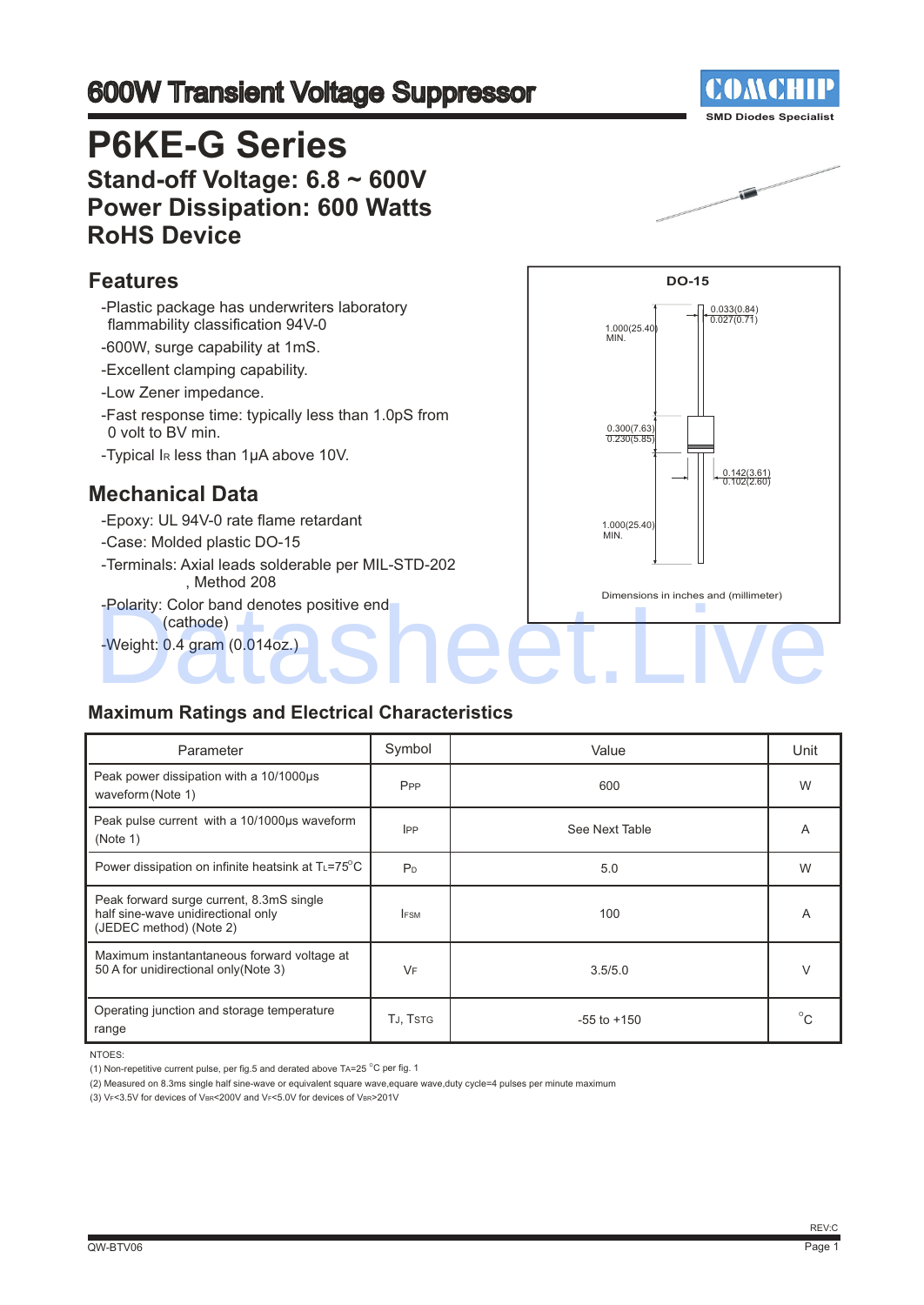

### RATING AND CHARACTERISTIC (P6KE-G Series)

|                 | Part No.                 |             |          | Absolute Maximum Rating (Ta=25 °C) |         |             | Electrical Characteristics (Ta=25 °C) |                    |               | Marking Code.   |                  |
|-----------------|--------------------------|-------------|----------|------------------------------------|---------|-------------|---------------------------------------|--------------------|---------------|-----------------|------------------|
|                 |                          | <b>VRWM</b> | VBR Min. | VBR Max.                           | Iт      | <b>IFSM</b> |                                       | Max. $Vc$ $@$ IPPM | Max. IR @VRWM |                 |                  |
| Uni             | Bi                       | (V)         | (V)      | (V)                                | (mA)    | (A)@8.3mS   | (V)                                   | $I$ PPM $(A)$      | uA            | Uni             | Bi               |
| P6KE6.8-G       | P6KE6.8C-G               | 5.5         | 6.12     | 7.48                               | 10      | 100         | 10.8                                  | 55.56              | 1000          | P6KE6.8         | P6KE6.8C         |
|                 | P6KE6.8A-G P6KE6.8CA-G   | 5.8         | 6.45     | 7.14                               | 10      | 100         | 10.5                                  | 57.14              | 1000          | P6KE6.8A        | P6KE6.8CA        |
| P6KE7.5-G       | P6KE7.5C-G               | 6.1         | 6.75     | 8.25                               | 10      | 100         | 11.7                                  | 51.28              | 500           | P6KE7.5         | P6KE7.5C         |
|                 | P6KE7.5A-G   P6KE7.5CA-G | 6.4         | 7.13     | 7.88                               | 10      | 100         | 11.3                                  | 53.10              | 500           | <b>P6KE7.5A</b> | <b>P6KE7.5CA</b> |
| P6KE8.2-G       | P6KE8.2C-G               | 6.6         | 7.38     | 9.02                               | 10      | 100         | 12.5                                  | 48.00              | 200           | P6KE8.2         | <b>P6KE8.2C</b>  |
| P6KE8.2A-G      | P6KE8.2CA-G              | 7.0         | 7.79     | 8.61                               | 10      | 100         | 12.1                                  | 49.59              | 200           | P6KE8.2A        | P6KE8.2CA        |
| P6KE9.1-G       | P6KE9.1C-G               | 7.4         | 8.19     | 10.01                              | 1.0     | 100         | 13.8                                  | 43.48              | 50            | P6KE9.1         | P6KE9.1C         |
| P6KE9.1A-G      | P6KE9.1CA-G              | 7.8         | 8.65     | 9.56                               | 1.0     | 100         | 13.4                                  | 44.78              | 50            | P6KE9.1A        | <b>P6KE9.1CA</b> |
| P6KE10-G        | P6KE10C-G                | 8.1         | 9.00     | 11.00                              | 1.0     | 100         | 15.0                                  | 40.00              | 10            | <b>P6KE10</b>   | P6KE10C          |
| P6KE10A-G       | P6KE10CA-G               | 8.6         | 9.50     | 10.50                              | 1.0     | 100         | 14.5                                  | 41.38              | 10            | P6KE10A         | P6KE10CA         |
| P6KE11-G        | P6KE11C-G                | 8.9         | 9.90     | 12.10                              | 1.0     | 100         | 16.2                                  | 37.04              | 5             | <b>P6KE11</b>   | P6KE11C          |
| P6KE11A-G       | P6KE11CA-G               | 9.4         | 10.45    | 11.55                              | 1.0     | 100         | 15.6                                  | 38.46              | 5             | P6KE11A         | P6KE11CA         |
| P6KE12-G        | <b>P6KE12C-G</b>         | 9.7         | 10.80    | 13.20                              | 1.0     | 100         | 17.3                                  | 34.68              | 5             | <b>P6KE12</b>   | P4KE12C          |
| P6KE12A-G       | P6KE12CA-G               | 10.2        | 11.40    | 12.60                              | 1.0     | 100         | 16.7                                  | 35.93              | 5             | P6KE12A         | P6KE12CA         |
| P6KE13-G        | P6KE13C-G                | 10.5        | 11.70    | 14.30                              | 1.0     | 100         | 19.0                                  | 31.58              | 5             | P6KE13          | P6KE13C          |
| P6KE13A-G       | P6KE13CA-G               | 11.1        | 12.35    | 13.65                              | 1.0     | 100         | 18.2                                  | 32.97              | 5             | P6KE13A         | P6KE13CA         |
| P6KE15-G        | P6KE15C-G                | 12.1        | 13.50    | 16.50                              | 1.0     | 100         | 22.0                                  | 27.27              | 5             | <b>P6KE15</b>   | P6KE15C          |
| P6KE15A-G       | P6KE15CA-G               | 12.8        | 14.25    | 15.75                              | 1.0     | 100         | 21.2                                  | 28.30              | 5             | P6KE15A         | P6KE15CA         |
| P6KE16-G        | P6KE16C-G                | 12.9        | 14.40    | 17.60                              | 1.0     | 100         | 23.5                                  | 25.53              | 5             | <b>P6KE16</b>   | P6KE16C          |
| P6KE16A-G       | P6KE16CA-G               | 13.6        | 15.20    | 16.80                              | 1.0     | 100         | 22.5                                  | 26.67              | 5             | P6KE16A         | P6KE16CA         |
| <b>P6KE18-G</b> | P6KE18C-G                | 14.5        | 16.20    | 19.80                              | 1.0     | 100         | 26.5                                  | 22.64              | 5             | <b>P6KE18</b>   | P6KE18C          |
| P6KE18A-G       | P6KE18CA-G               | 15.3        | 17.10    | 18.90                              | 1.0     | 100         | 25.2                                  | 23.81              | 5             | P6KE18A         | P6KE18CA         |
| P6KE20-G        | P6KE20C-G                | 16.2        | 18.00    | 22.00                              | 1.0     | 100         | 29.1                                  | 20.62              | 5             | <b>P6KE20</b>   | P6KE20C          |
| P6KE20A-G       | P6KE20CA-G               | 17.1        | 19.00    | 21.00                              | 1.0     | 100         | 27.7                                  | 21.66              | 5             | P6KE20A         | P6KE20CA         |
| <b>P6KE22-G</b> | P6KE22C-G                | 17.8        | 19.80    | 24.20                              | 1.0     | 100         | 31.9                                  | 18.81              | 5             | <b>P6KE22</b>   | P6KE22C          |
| P6KE22A-G       | P6KE22CA-G               | 18.8        | 20.90    | 23.10                              | 1.0     | 100         | 30.6                                  | 19.61              | 5             | P6KE22A         | P6KE22CA         |
| <b>P6KE24-G</b> | P6KE24C-G                | 19.4        | 21.60    | 26.40                              | 1.0     | 100         | 34.7                                  | 17.29              | 5             | <b>P6KE24</b>   | P6KE24C          |
| P6KE24A-G       | P6KE24CA-G               | 20.5        | 22.80    | 25.20                              | 1.0     | 100         | 33.2                                  | 18.07              | 5             | P6KE24A         | P6KE24CA         |
| P6KE27-G        | P6KE27C-G                | 21.8        | 24.30    | 29.70                              | $1.0\,$ | 100         | 39.1                                  | 15.35              | 5             | P6KE27          | P6KE27C          |
| P6KE27A-G       | P6KE27CA-G               | 23.1        | 25.65    | 28.35                              | 1.0     | 100         | 37.5                                  | 16.00              | 5             | P6KE27A         | P6KE27CA         |
| P6KE30-G        | P6KE30C-G                | 24.3        | 27.00    | 33.00                              | 1.0     | 100         | 43.5                                  | 13.79              | 5             | <b>P6KE30</b>   | P6KE30C          |
| P6KE30A-G       | P6KE30CA-G               | 25.6        | 28.50    | 31.50                              | 1.0     | 100         | 41.4                                  | 14.49              | $\,$ 5 $\,$   | P6KE30A         | P6KE30CA         |
| P6KE33-G        | P6KE33C-G                | 26.8        | 29.70    | 36.30                              | 1.0     | 100         | 47.7                                  | 12.58              | 5             | P6KE33          | P6KE33C          |
| P6KE33A-G       | P6KE33CA-G               | 28.2        | 31.35    | 34.65                              | 1.0     | 100         | 45.7                                  | 13.13              | 5             | P6KE33A         | P6KE33CA         |
| P6KE36-G        | P6KE36C-G                | 29.1        | 32.40    | 39.60                              | 1.0     | 100         | 52.0                                  | 11.54              | 5             | P6KE36          | P6KE36C          |
| P6KE36A-G       | P6KE36CA-G               | 30.8        | 34.20    | 37.80                              | 1.0     | 100         | 49.9                                  | 12.02              | $\,$ 5 $\,$   | P6KE36A         | P6KE36CA         |
| P6KE39-G        | P6KE39C-G                | 31.6        | 35.10    | 42.90                              | 1.0     | 100         | 56.4                                  | 10.64              | 5             | <b>P6KE39</b>   | P6KE39C          |
| P6KE39A-G       | P6KE39CA-G               | 33.3        | 37.05    | 40.95                              | 1.0     | 100         | 53.9                                  | 11.13              | 5             | P6KE39A         | P6KE39CA         |
| P6KE43-G        | P6KE43C-G                | 34.8        | 38.70    | 47.30                              | 1.0     | 100         | 61.9                                  | 9.69               | 5             | P6KE43          | P6KE43C          |
| P6KE43A-G       | P6KE43CA-G               | 36.8        | 40.85    | 45.15                              | 1.0     | 100         | 59.3                                  | 10.12              | 5             | P6KE43A         | P6KE43CA         |
| <b>P6KE47-G</b> | P6KE47C-G                | 38.1        | 42.30    | 51.70                              | 1.0     | 100         | 67.8                                  | 8.85               | 5             | <b>P6KE47</b>   | P6KE47C          |
| P6KE47A-G       | P6KE47CA-G               | 40.2        | 44.65    | 49.35                              | 1.0     | 100         | 64.8                                  | 9.26               | 5             | P6KE47A         | P6KE47CA         |
| <b>P6KE51-G</b> | P6KE51C-G                | 41.3        | 45.90    | 56.10                              | 1.0     | 100         | 73.5                                  | 8.16               | 5             | <b>P6KE51</b>   | P6KE51C          |
| P6KE51A-G       | P6KE51CA-G               | 43.6        | 48.45    | 53.55                              | 1.0     | 100         | 70.1                                  | 8.56               | 5             | P6KE51A         | P6KE51CA         |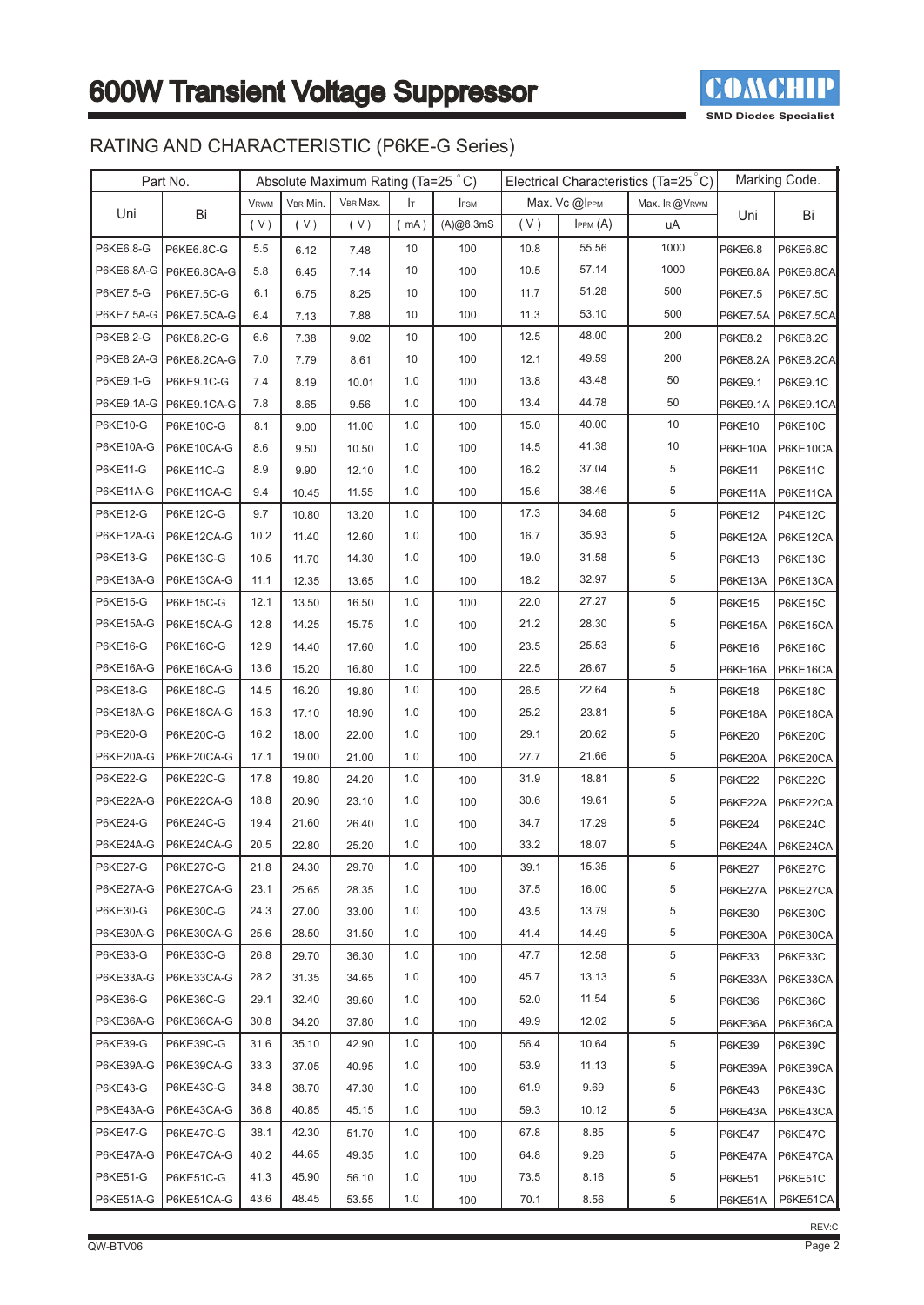

### RATING AND CHARACTERISTIC (P6KE-G Series)

|                 | Part No.               |             |          |          |      | Absolute Maximum Rating (Ta=25 °C)<br>Electrical Characteristics (Ta=25 °C) |       |                      |                | Marking Code.   |                    |
|-----------------|------------------------|-------------|----------|----------|------|-----------------------------------------------------------------------------|-------|----------------------|----------------|-----------------|--------------------|
|                 |                        | <b>VRWM</b> | VBR Min. | VBR Max. | Iт   | <b>IFSM</b>                                                                 |       | Max. $Vc$ $@$ IPPM   | Max. IR @VRWM  |                 |                    |
| Uni             | Bi                     | (V)         | (V)      | (V)      | (mA) | (A)@8.3mS                                                                   | (V)   | I <sub>PPM</sub> (A) | uA             | Uni             | Bi                 |
| P6KE56-G        | P6KE56C-G              | 45.4        | 50.40    | 61.60    | 1.0  | 100                                                                         | 80.5  | 7.45                 | 5              | <b>P6KE56</b>   | P6KE56C            |
| P6KE56A-G       | P6KE56CA-G             | 47.8        | 53.20    | 58.80    | 1.0  | 100                                                                         | 77.0  | 7.79                 | 5              | P6KE56A         | P6KE56CA           |
| <b>P6KE62-G</b> | P6KE62C-G              | 50.2        | 55.80    | 68.20    | 1.0  | 100                                                                         | 89.0  | 6.74                 | 5              | <b>P6KE62</b>   | P6KE62C            |
| P6KE62A-G       | P6KE62CA-G             | 53.0        | 58.90    | 65.10    | 1.0  | 100                                                                         | 85.0  | 7.06                 | 5              | P6KE62A         | P6KE62CA           |
| <b>P6KE68-G</b> | P6KE68C-G              | 55.1        | 61.20    | 74.80    | 1.0  | 100                                                                         | 98.0  | 6.12                 | $\overline{5}$ | <b>P6KE68</b>   | P6KE68C            |
| P6KE68A-G       | P6KE68CA-G             | 58.1        | 64.60    | 71.40    | 1.0  | 100                                                                         | 92.0  | 6.52                 | 5              | P6KE68A         | P6KE68CA           |
| <b>P6KE75-G</b> | P6KE75C-G              | 60.7        | 67.50    | 82.50    | 1.0  | 100                                                                         | 108.0 | 5.56                 | 5              | <b>P6KE75</b>   | P6KE75C            |
| P6KE75A-G       | P6KE75CA-G             | 64.1        | 71.25    | 78.75    | 1.0  | 100                                                                         | 103.0 | 5.83                 | 5              | P6KE75A         | P6KE75CA           |
| <b>P6KE82-G</b> | P6KE82C-G              | 66.4        | 73.80    | 90.20    | 1.0  | 100                                                                         | 118.0 | 5.08                 | 5              | <b>P6KE82</b>   | P6KE82C            |
| P6KE82A-G       | P6KE82CA-G             | 70.1        | 77.90    | 86.10    | 1.0  | 100                                                                         | 113.0 | 5.31                 | 5              | P6KE82A         | P6KE82CA           |
| P6KE91-G        | P6KE91C-G              | 73.7        | 81.90    | 100.10   | 1.0  | 100                                                                         | 131.0 | 4.58                 | 5              | <b>P6KE91</b>   | P6KE91C            |
| P6KE91A-G       | P6KE91CA-G             | 77.8        | 86.45    | 95.55    | 1.0  | 100                                                                         | 125.0 | 4.80                 | 5              | P6KE91A         | P6KE91CA           |
| P6KE100-G       | P6KE100C-G             | 81.0        | 90.00    | 110.00   | 1.0  | 100                                                                         | 144.0 | 4.17                 | 5              | P6KE100         | <b>P4KE100C</b>    |
|                 | P6KE100A-G P6KE100CA-G | 85.5        | 95.00    | 105.00   | 1.0  | 100                                                                         | 137.0 | 4.38                 | 5              | P6KE100A        | <b>P6KE100CA</b>   |
| P6KE110-G       | P6KE110C-G             | 89.2        | 99.00    | 121.00   | 1.0  | 100                                                                         | 158.0 | 3.80                 | 5              | P6KE110         | P6KE110C           |
|                 | P6KE110A-G P6KE110CA-G | 96.0        | 104.50   | 115.50   | 1.0  | 100                                                                         | 152.0 | 3.95                 | 5              | <b>P6KE110A</b> | P6KE110CA          |
| P6KE120-G       | P6KE120C-G             | 97.2        | 108.00   | 132.00   | 1.0  | 100                                                                         | 173.0 | 3.47                 | 5              | P6KE120         | <b>P6KE120C</b>    |
|                 | P6KE120A-G P6KE120CA-G | 102.0       | 114.00   | 126.00   | 1.0  | 100                                                                         | 165.0 | 3.64                 | 5              | <b>P6KE120A</b> | P6KE120CA          |
| P6KE130-G       | P6KE130C-G             | 105.0       | 117.00   | 143.00   | 1.0  | 100                                                                         | 187.0 | 3.21                 | 5              | P6KE130         | P6KE130C           |
|                 | P6KE130A-G P6KE130CA-G | 111.0       | 123.50   | 136.50   | 1.0  | 100                                                                         | 179.0 | 3.35                 | 5              |                 | P6KE130A P6KE130CA |
| P6KE150-G       | P6KE150C-G             | 121.0       | 135.00   | 165.00   | 1.0  | 100                                                                         | 215.0 | 2.79                 | 5              | P6KE150         | P6KE150C           |
|                 | P6KE150A-G P6KE150CA-G | 128.0       | 142.50   | 157.50   | 1.0  | 100                                                                         | 207.0 | 2.90                 | 5              | P6KE150A        | <b>P6KE150CA</b>   |
| P6KE160-G       | P6KE160C-G             | 130.0       | 144.00   | 176.00   | 1.0  | 100                                                                         | 230.0 | 2.61                 | 5              | P6KE160         | P6KE160C           |
|                 | P6KE160A-G P6KE160CA-G | 136.0       | 152.00   | 168.00   | 1.0  | 100                                                                         | 219.0 | 2.74                 | 5              | P6KE160A        | P6KE160CA          |
| P6KE170-G       | P6KE170C-G             | 138.0       | 153.00   | 187.00   | 1.0  | 100                                                                         | 244.0 | 2.46                 | 5              | P6KE170         | P6KE170C           |
|                 | P6KE170A-G P6KE170CA-G | 145.0       | 161.50   | 178.50   | 1.0  | 100                                                                         | 234.0 | 2.56                 | 5              | <b>P6KE170A</b> | P6KE170CA          |
| P6KE180-G       | P6KE180C-G             | 146.0       | 162.00   | 198.00   | 1.0  | 100                                                                         | 258.0 | 2.33                 | 5              | P6KE180         | P6KE180C           |
|                 | P6KE180A-G P6KE180CA-G | 154.0       | 171.00   | 289.00   | 1.0  | 100                                                                         | 246.0 | 2.44                 | 5              |                 | P6KE180A P6KE180CA |
|                 | P6KE200-G P6KE200C-G   | 162.0       | 180.00   | 220.00   | 1.0  | 100                                                                         | 287.0 | 2.09                 | 5              |                 | P6KE200   P6KE200C |
|                 | P6KE200A-G P6KE200CA-G | 171.0       | 190.00   | 210.00   | 1.0  | 100                                                                         | 274.0 | 2.19                 | 5              |                 | P6KE200A P6KE200CA |
| P6KE220-G       | P6KE220C-G             | 175.0       | 198.00   | 242.00   | 1.0  | 100                                                                         | 344.0 | 1.74                 | 5              | P6KE220         | <b>P6KE220C</b>    |
|                 | P6KE220A-G P6KE220CA-G | 185.0       | 209.00   | 231.00   | 1.0  | 100                                                                         | 328.0 | 1.83                 | 5              | <b>P6KE220A</b> | P6KE220CA          |
| P6KE250-G       | P6KE250C-G             | 202.0       | 225.00   | 275.00   | 1.0  | 100                                                                         | 360.0 | 1.67                 | 5              | P6KE250         | <b>P6KE250C</b>    |
|                 | P6KE250A-G P6KE250CA-G | 214.0       | 237.50   | 262.50   | 1.0  | 100                                                                         | 344.0 | 1.74                 | 5              |                 | P6KE250A P6KE250CA |
| P6KE300-G       | P6KE300C-G             | 243.0       | 270.00   | 330.00   | 1.0  | 100                                                                         | 430.0 | 1.40                 | 5              | P6KE300         | P6KE300C           |
|                 | P6KE300A-G P6KE300CA-G | 256.0       | 285.00   | 315.00   | 1.0  | 100                                                                         | 414.0 | 1.45                 | 5              | <b>P6KE300A</b> | P6KE300CA          |
| P6KE350-G       | P6KE350C-G             | 284.2       | 315.00   | 385.00   | 1.0  | 100                                                                         | 504.0 | 1.19                 | 5              | P6KE350         | <b>P6KE350C</b>    |
|                 | P6KE350A-G P6KE350CA-G | 299.3       | 332.50   | 367.50   | 1.0  | 100                                                                         | 482.0 | 1.24                 | 5              |                 | P6KE350A P6KE350CA |
| P6KE380-G       | P6KE380C-G             | 208.6       | 342.00   | 418.00   | 1.0  | 100                                                                         | 547.2 | 1.10                 | 5              | P6KE380         | <b>P6KE380C</b>    |
|                 | P6KE380A-G P6KE380CA-G | 324.9       | 361.00   | 399.00   | 1.0  | 100                                                                         | 524.4 | 1.14                 | 5              | <b>P6KE380A</b> | P6KE380CA          |
| P6KE400-G       | P6KE400C-G             | 324.8       | 360.00   | 440.00   | 1.0  | 100                                                                         | 574.0 | 1.05                 | 5              | P6KE400         | <b>P6KE400C</b>    |
|                 | P6KE400A-G P6KE400CA-G | 342.0       | 380.00   | 420.00   | 1.0  | 100                                                                         | 548.0 | 1.09                 | 5              | <b>P6KE400A</b> | P6KE400CA          |
| P6KE440-G       | P6KE440C-G             | 357.3       | 396.00   | 484.00   | 1.0  | 100                                                                         | 633.6 | 0.95                 | 5              | P6KE440         | <b>P6KE440C</b>    |
|                 | P6KE440A-G P6KE440CA-G | 376.2       | 418.00   | 462.00   | 1.0  | 100                                                                         | 607.2 | 0.99                 | 5              |                 | P6KE440A P6KE440CA |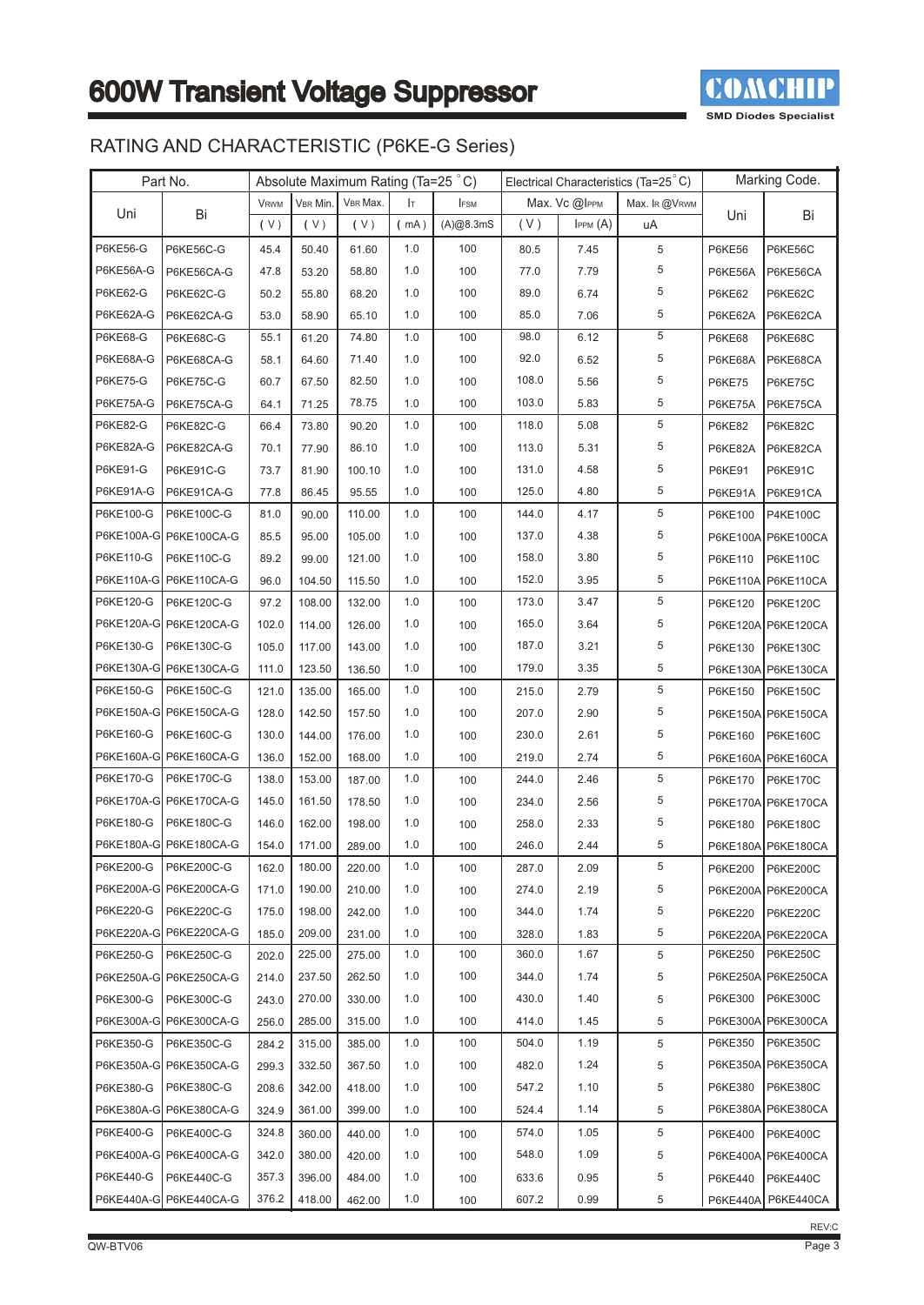

|                  | Part No.               | Absolute Maximum Rating (Ta=25 °C)<br>Electrical Characteristics (Ta= $25^{\circ}$ C) |          |          |     |            |               | Marking Code. |               |                 |                  |
|------------------|------------------------|---------------------------------------------------------------------------------------|----------|----------|-----|------------|---------------|---------------|---------------|-----------------|------------------|
| Uni              | Bi                     | <b>VRWM</b>                                                                           | VBR Min. | VBR Max. | Iт. | <b>FSM</b> | Max. Vc @IPPM |               | Max. IR @VRWM |                 |                  |
|                  |                        | V)                                                                                    | $\vee$   | V)       | mA) | (A)@8.3mS  | (V)           | IPPM (A)      | uA            | Uni             | Bi               |
| <b>P6KE500-G</b> | P6KE500C-G             | 406.0                                                                                 | 450.00   | 550.00   | 1.0 | 100        | 720.0         | 0.83          | 5             | <b>P6KE500</b>  | <b>P6KE500C</b>  |
|                  | P6KE500A-G P6KE500CA-G | 427.5                                                                                 | 475.00   | 525.00   | 1.0 | 100        | 690.0         | 0.87          | 5             | <b>P6KE500A</b> | <b>P6KE500CA</b> |
| <b>P6KE520-G</b> | P6KE520C-G             | 422.2                                                                                 | 468.00   | 572.00   | 1.0 | 100        | 748.8         | 0.80          | 5             | <b>P6KE520</b>  | <b>P6KE520C</b>  |
|                  | P6KE520A-G P6KE520CA-G | 444.6                                                                                 | 494.00   | 546.00   | 1.0 | 100        | 717.6         | 0.84          | 5             | <b>P6KE520A</b> | P6KE520CA        |
| <b>P6KE550-G</b> | P6KE550C-G             | 446.6                                                                                 | 495.00   | 605.00   | 1.0 | 100        | 792.0         | 0.76          | 5             | <b>P6KE550</b>  | <b>P6KE550C</b>  |
|                  | P6KE550A-G P6KE550CA-G | 470.3                                                                                 | 522.50   | 577.50   | 1.0 | 100        | 759.0         | 0.79          | 5             | <b>P6KE550A</b> | P6KE550CA        |
| <b>P6KE600-G</b> | P6KE600C-G             | 487.2                                                                                 | 540.00   | 660.00   | 1.0 | 100        | 864.0         | 0.69          | 5             | <b>P6KE600</b>  | <b>P6KE600C</b>  |
|                  | P6KE600A-G P6KE600CA-G | 513.0                                                                                 | 570.00   | 630.00   | 1.0 | 100        | 828.0         | 0.72          | 5             | <b>P6KE600A</b> | <b>P6KE600CA</b> |

### RATING AND CHARACTERISTIC (P6KE-G Series)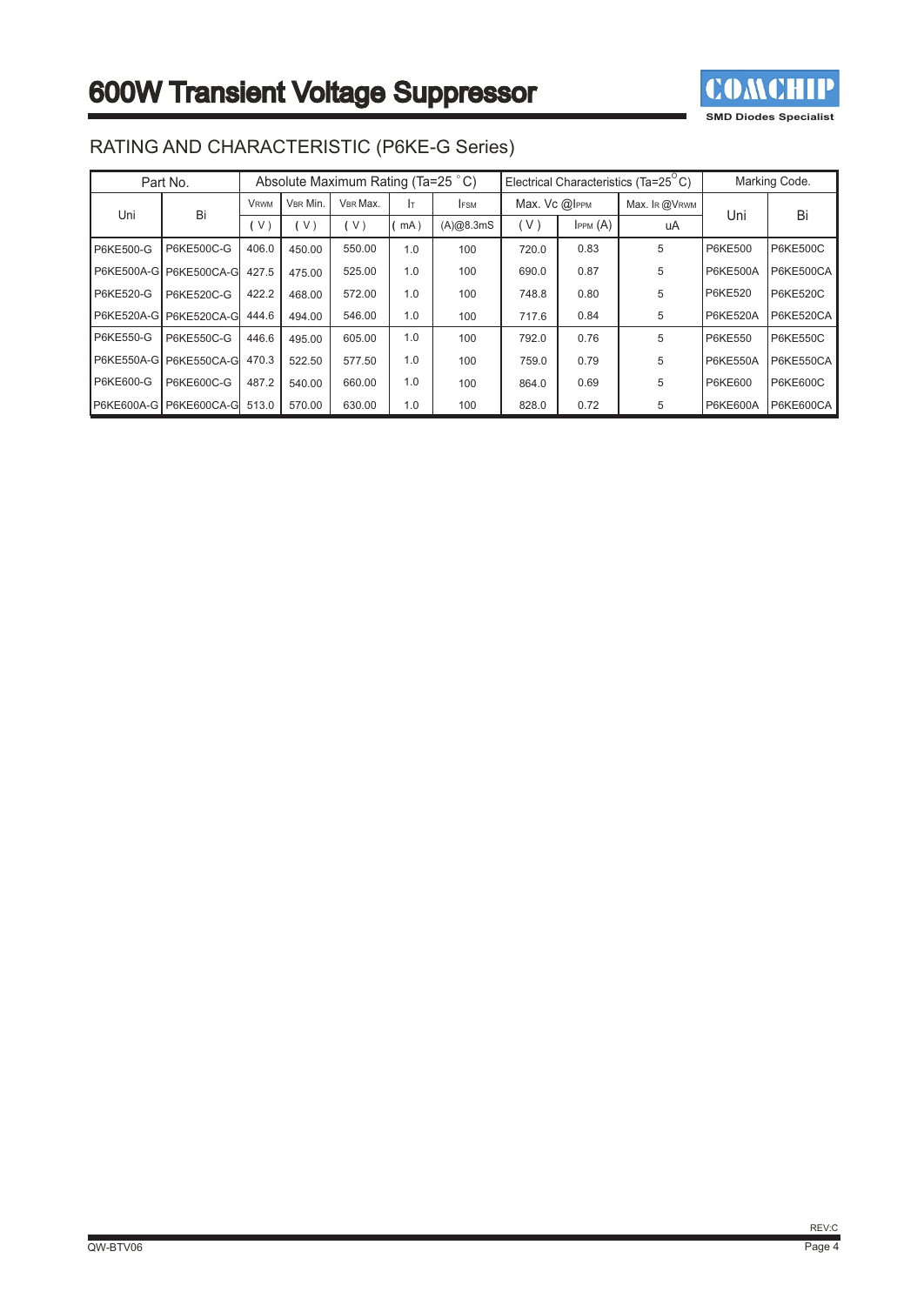

#### RATING AND CHARACTERISTIC CURVES (P6KE-G Series)



Fig.3 - Steady State Power Derating Curve



Fig.5 - Pulse Waveform





Number of Cycles at 60 Hz

Fig.4 - Peak Pulse Power Rating Curve



Fig.6 - Typical Junction Capacitance



Reverse Breakdown Voltage, VBR (V)